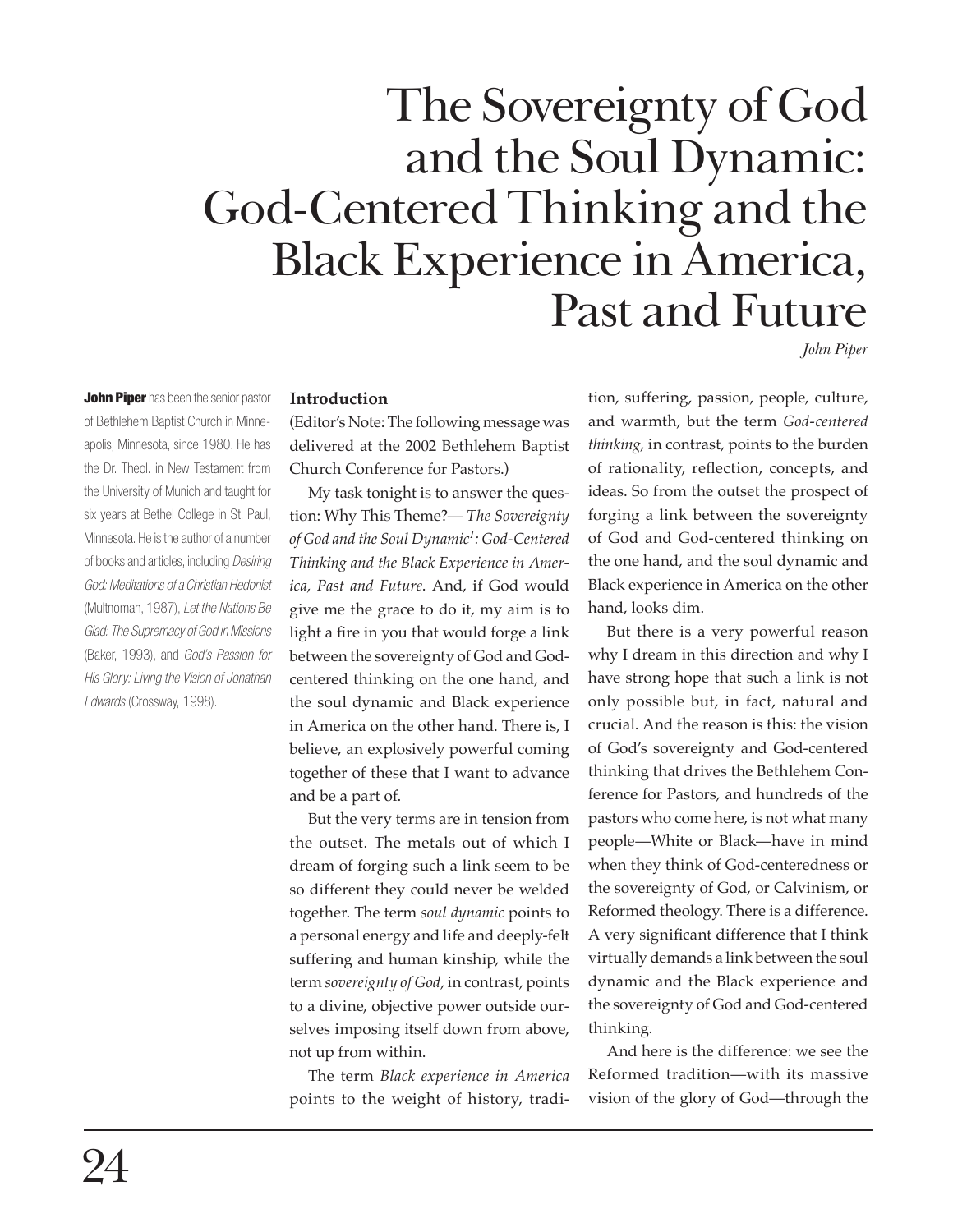lens of Christian Hedonism; that is, we see it through the filter that God is most glorified in us when we are most satisfied in him. 2 We see it through the almost overwhelming experience of suffering and sin in this world—an experience, however, that does not drive us *away* from God but *toward* God, who says to all our enemies (including ourselves), "You meant it for evil, but I meant it for good" (Gen 50:20). We see the sovereignty of God through the humanly impossible experience of the apostle Paul whose wounds made him say, "[We are] sorrowful yet always rejoicing" (2 Cor 6:10). Is there any biblical phrase better suited to express the essence of the soul dynamic, or the taste of the triumphant spirit of Black history in America, than "sorrowful yet always rejoicing"? And we see the sovereignty of God through the cross of Jesus, where God's love stoops down to give us all that we can know and enjoy of God at the in fi nite cost of God's own human life.

Now this is different from what most people feel when they hear the term "Calvinism." But this is who we are, and what a whole stream of Christian history is. And this is what, I believe—what I pray—will forge a link between the sovereignty of God and the soul dynamic, God-centered thinking and the Black experience. These are ways of looking at the sovereignty of God, the centrality of God, the supremacy of God, the so-called Reformed tradition, and Calvinism that transpose the key of the music of God's sovereignty into something that begins to sound like a Negro spiritual, or a freedom song, or dirge from the Underground Railroad, or a lullaby for the babies after daddy's lynching, or the misery and joy of the Delta Blues. 3

Therefore, I am not willing for the

greatness of God and the supremacy of God and the centrality of God and "the preeminence of the glory of God" (which is the essence of the Reformed tradition) 4 to be hijacked by a White, western, overrationalized, cool tradition that alienates the Black experience, which has drunk so deeply at the wells of suffering and scorn. These great realities are not meant to be like planks in a party platform, or like colors of competing teams, or like hostile signals between warring gangs. They are meant to be like the air we breathe and the earth we stand on and the galaxies we stare into.

So here's my thesis for this conference and for its theme:

Even though there are thousands of Whites and thousands of Blacks who stumble over the theological systems of dead White men from Geneva and Northampton and Princeton; and even though there are Whites and Blacks who ridicule the God-rooted soul dynamic of the Black experience in America, nevertheless there is an untried vision to see the mountain streams of God's supremacy and sovereignty and centrality and glory, flowing from the Reformed tradition, on one side, together with the soul dynamic, flowing from the Black experience in America, on the other side, to make a river—a single river—that runs deep with life and hope and joy through the valley of pain and death—a river of love that causes all who drink, not to make much of themselves, and not even to make much of others, but to lay down their lives to help others enjoy making much of our God, Jesus Christ. That's what I am pursuing in this conference.

## **Personal History**

Now let me back up and give you some history and move toward a biblical foundation and explanation. I begin with some of the roots of my concern. I grew up in Greenville, South Carolina, and was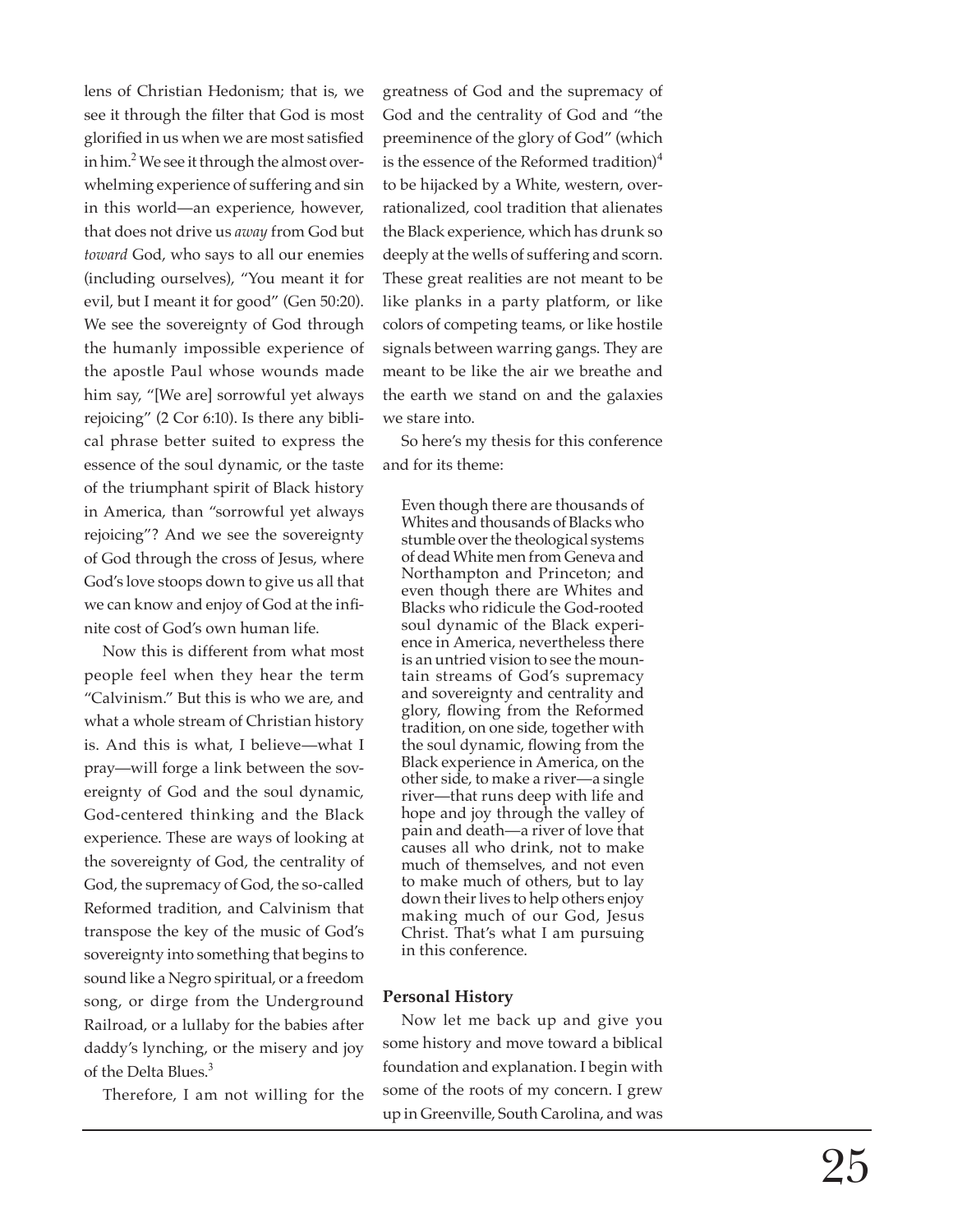manifestly racist in my assumptions and attitudes, and actions as a child and a teenager. That is, I assumed the superiority of my race in almost every way without knowing or wanting to know anybody who was Black, except Lucy, who came over on Saturdays to help my mother clean. I liked Lucy, but the whole structure of the relationship was demeaning. My attitude was not mainly my parents' fault. In fact, in some ways, it was in spite of my parents that I was guilty of racism. It was the air we breathed in Greenville, South Carolina.

In 1963 my home church voted not to allow Blacks into the services. As I recall, my mother (who happened to grow up in Pennsylvania) was the lone voice on that Wednesday night to vote no on this motion. That December my sister was married in the church, and my mother invited Lucy's whole family to come. And they came. And when the ushers balked, my mother herself took them by the arm and seated them on the main floor of the sanctuary. So the seeds were sown in my conscience—as I watched that drama that my attitudes were an offense to my mother and to her God.

I went to school in Illinois and then in Pasadena, California, and then in West Germany; and I have lived here in Minneapolis since 1974. It has been a long journey and my burdens today are 180 degrees from what they were in the early sixties growing up across town from Jesse Jackson whose mother listened to the same Christian radio station my mother did, but could not go to that school, which forbade Blacks.

Several years ago our church here wrote six fresh initiatives that still function to guide us. One of them read, "Against the rising spirit of indifference, alienation and hostility in our land, we will embrace the supremacy of God's love to take new steps personally and corporately toward racial reconciliation, expressed visibly in our community and in our church." That has had a very significant effect on us. We have a long way to go. But we have not let go of the vision.

Six years ago, as a part of a larger movement of transracial adoption and pro-life commitment, Noël and I, at age 50, adopted Talitha Ruth, who is African American and now six years old. This was a huge thing for me to do, not only because I was fifty and would basically be starting my parenting life all over again, after the four boys were grown, but also because I have southern relatives who looked on this with incredulity at best, and because the personal and cultural identity for Talitha and us will soon be critical no matter what I do to prepare for it.

Then came last summer on a porch in Asheville, North Carolina, while I was reading Carl Ellis's book, first published under the title *Beyond Liberation*, and now expanded and reissued as *Free at Last: The Gospel in the African-American Experience*. It was like one of those little magnetic sticks, and as you lower it slowly onto a table where there are thousands of tiny metal filings, the filings begin to turn and vibrate and orient in the same direction; and then you touch the table where they are and all of them come together and cling to that little stick and dangle from it if you lift it up.

I felt, in reading this book about the soul dynamic and the Black experience in America, that everything I had ever seen and savored of the sovereignty of God, the centrality of God, and the supremacy of God was a preparation to be a part of this reality—that is, a God-centered, Christ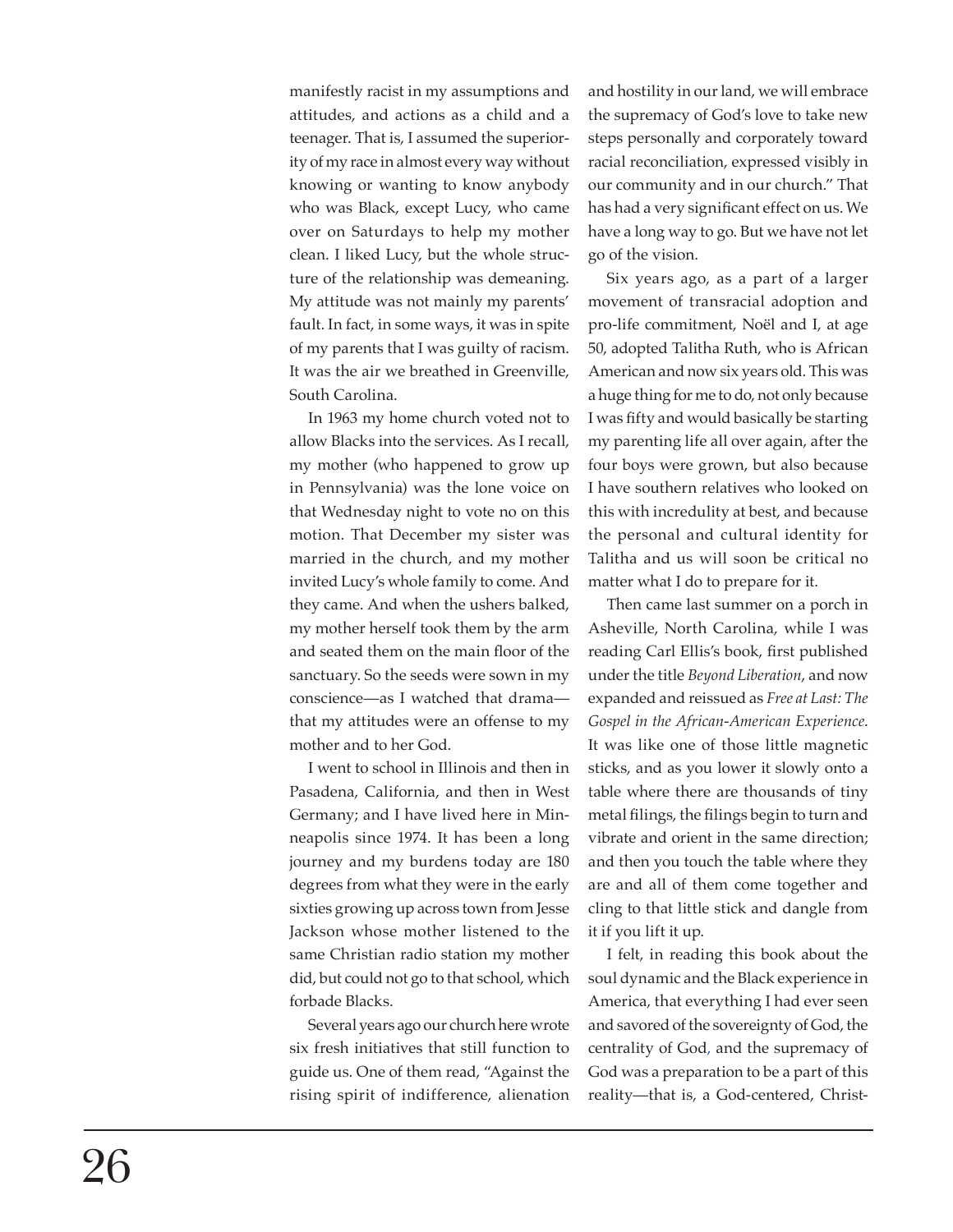exalting, Bible-saturated rebuilding of Black (and I would add White) evangelical culture —not primarily around color but around the triumphant, sovereign glory of the all-knowing, all-governing, crucified, suffering, and living Christ.

There are sentences in this book—so many of them I could not tell you—that made me feel like Ellis's vision for the rebuilding of a God-centered Black culture was profoundly relevant for the rebuilding of a God-centered White American evangelicalism. For example, a sentence like this, "White historians had sold us a bill of goods by leaving Black folks out; Black secularists sold us a bill of goods by leaving God out." 5 The reason that sentence cuts deeply both ways is not mainly because it criticizes White historians as bad historians, or Black secularists as bad theologians, but mainly because it makes us focus on that particular weakness of the Black community, which it had taken over straight from the dominant White culture, namely, secular humanism, in contradiction to the deeper, more authentic, God-soaked roots of the Black culture in America—and, I would add, also in contradiction to the deeper, more authentic, God-soaked roots of the White evangelical culture in America.

And, yes, I know that those White, Reformed, Puritan roots are contaminated with the poison of slavery and inconsistent racism; and I know that the deeper roots of Black culture are contaminated by African paganism. But if we are willing to cut each other some slack here and see the working of God's providence in and through the imperfections of our histories, then the ax of Carl Ellis falls not only against the modern Black tree of godlessness, but also against the modern White tree of godlessness. And

the trumpet that Carl Ellis is sounding in this book for the rebuilding of a Godcentered African-American culture is really at root the call for something even bigger and deeper—namely, the rebuilding of a God-centered Christianity—not "Christianity-ism"<sup>6</sup> — but authentic, Godcentered, Christ-exalting, Bible-saturated Christianity out of White and Black and every other color.

You feel the two-edged sword of Carl Ellis again in sentences like this—(keep in mind, I am still on the porch in Asheville, North Carolina, last summer experiencing what brought this conference and this message about tonight):

Black is truly beautiful, but it is not beautiful as a god. As a god it is too small. Afrocentrism is truly magnificent, but it is not magnificent as an absolute. As an absolute, it will infect us with the kind of bigotry we've struggled against in others for centuries. . . . Whenever we seek to understand our situation without [the] transcendent reference point [of the Word of God] we fail to find the answer to our crisis. The white man's religion has failed us [namely, Christianity-ism]. The Arab ethnic religion has failed us and will fail us again.<sup>7</sup>

Yes, the trumpet is sounding to the Black community in these words: We need a bigger vision than "Black is beautiful." We need a bigger vision than "Afrocentrism." We need a transcendent reference point! We need the supremacy of God! The centrality of God! The Word of God! And I am a White man listening in on this on a porch in July in Asheville, North Carolina, and fi nding everything in me not crying "Amen" about the *Black* Community, but about my own puny-god, market-driven, materialistic, middle-class, comfort-seeking, truth-compromising, wishy-washy, White, evangelical, American church.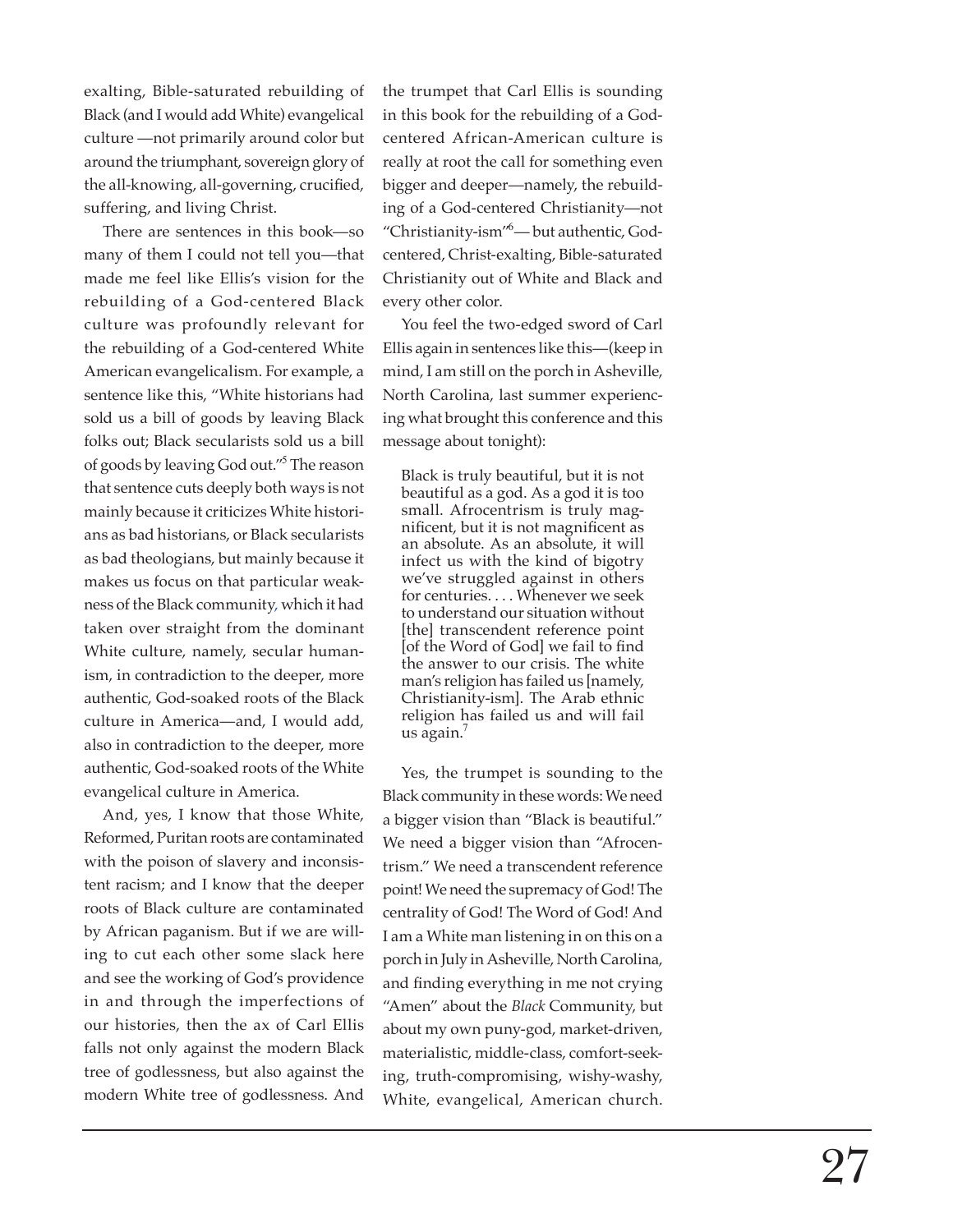And I had to ask there on that porch, "Does not the burning of my heart beckon me to call Carl Ellis on the phone and say, 'Would you come help me create a conference where God just might make it plain that what the Black community needs and what the White community needs is a transcendent reference point in the sovereignty of God and the supremacy of God and the centrality of God in all things?'" So I called him, and he was willing to come. That is how this conference came to be.

#### **Biblical Foundations**

Now let me take a few minutes to put some biblical foundations underneath what I mean by God-centeredness and God's supremacy, and add biblical fire to the furnace that I pray will forge the link between the great realities of Godcenteredness and God's supremacy, on the one hand, and the soul dynamic and the Black experience, on the other hand, for the sake of rebuilding White and Black Christian communities interlocked by the transcendent reference point of God's God-centered Word.

Here is where I am going in the time we have left. I want to exult with you in the God-centeredness of God: first in his providence over all history; second, in the love of God for his people; third, in the suffering and death of Jesus Christ on the cross; then fourth, in our suffering and death with Jesus in this world of sin and pain. And at every point where I stress the radical God-centeredness of God, I want to show that this is the best news in all the world. This is what we were made for. This is our hope and salvation and everlasting joy.

## *The God-Centeredness of God in His Providence over All History*

All of God's providence over history starts with creation, and we learn what that providential rule is about from what creation is about. Isaiah 43:6-7 tells us, "I will say to the north, 'Give up,' and to the south, 'Do not withhold;' bring my sons from afar and my daughters from the end of the earth, everyone who is called by my name, whom I *created for my glory*."<sup>8</sup> God created the world to display his glory. God's work in creation was about making God the center of creation.

Now we could do some logic here and say, *therefore*, it must be that God governs the world for the same reason. But let's not do the logic; let's just read the answer in the Bible. For what purpose does God rule the world he has made? Paul tells us in one of the most sweeping statements in the Bible about the God-centeredness of God. Ephesians 1:11-12. "[He] works all things according to the counsel of his will, so that we who were the first to hope in Christ might *be to the praise of his glory*." Why does he work all things according to his will? So that his glory will be praised. He is absolutely God-centered in his providence.

This is good news if you are God-centered person and love God's commitment to make himself the central reality in the universe where he will be enjoyed forever and ever with ever-increasing joy.

But it is disappointing news to mancentered White and Black communities that are controlled by White supremacy or the beauty of blackness. God does not rule the world to make us central—not as White, not as Black, not as brown, and not as human beings period. We are not absolute. We are not ultimate. He is absolute and he is ultimate. He is central. Has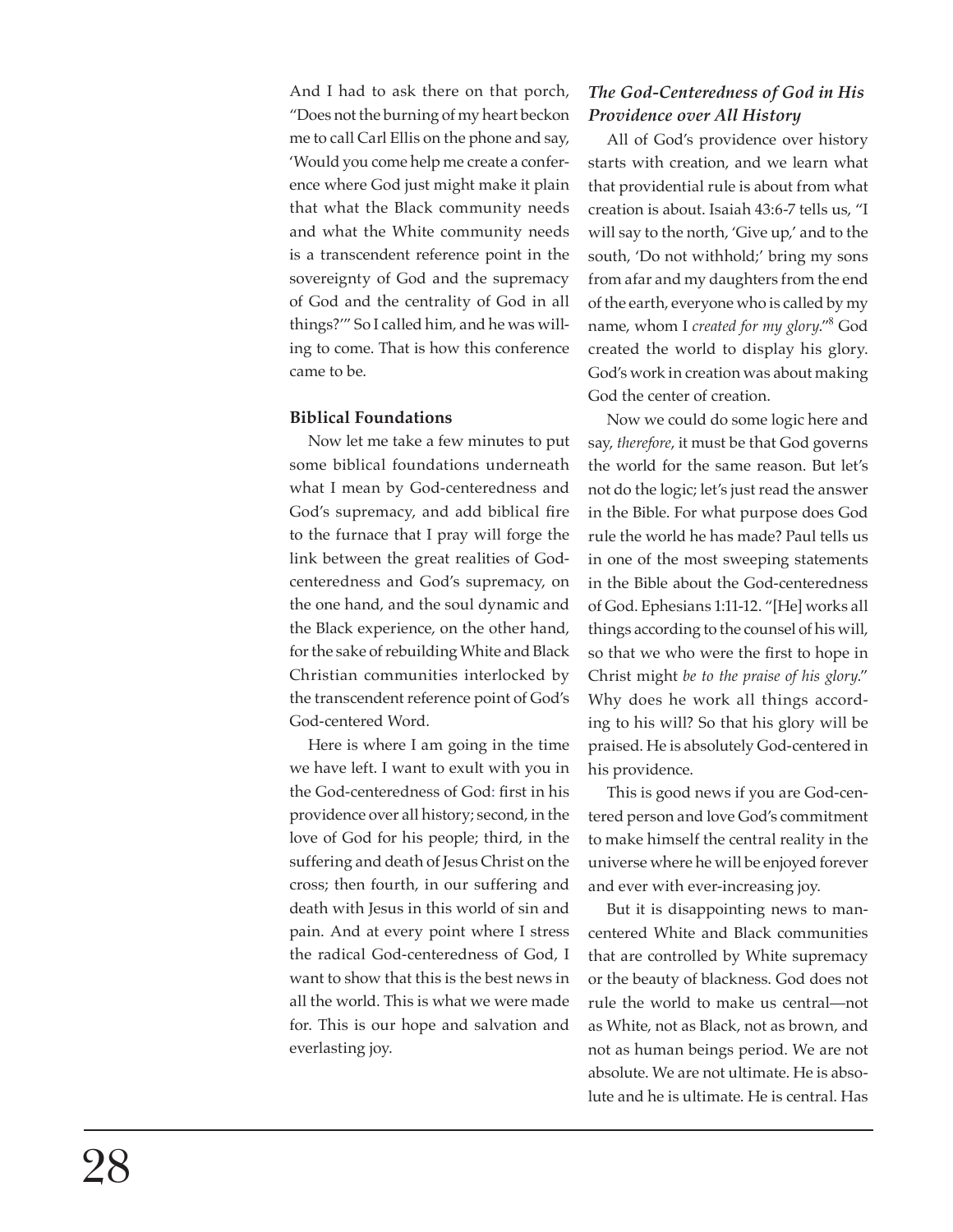been. Is now. Always will be.

If this sounds White to you, then play it on your own instrument. Here is Carl Ellis playing what may sound like White, Reformed God-centeredness (maybe even Van Tilian presuppositionalism<sup>9</sup>) on his Black instrument:

[God's] existence is the most obvious and fundamental thing in human experience. There can be no *is* without God's *is*: and since *is* is, God is, because God is *is*. . . The only way anyone can declare that God "ain't" is to declare that *is* ain't. And if *is* ain't, there never was a "God ain't" declaration in the first place. Without God even the atheist could not say "God ain't." He would not exist to say it. $10$ 

My Black brothers, I beg of you, don't be hoodwinked into thinking that the supremacy of God in all things is a White man's vision. It is God's vision. And it must be played on both our instruments. As Carl Ellis explains in Chapter 12, it must be played by the Black Jazz preacher, and it must be played by the White classical preacher. And I would add, these preachers better learn from each other, because there are more White people longing for the soul of Jazz preaching and more Black people longing for the content of classical preaching than we ever dreamed. The point is this: in God's providence over all history, man is not at the top, man is not at the bottom, man is not at the center—God is. And he means to be. And I dream of standing on that granite foundation with you together.

## *The God-Centeredness of God in the Love of God for His People*

Sometimes people who are saturated with the centrality of man—whether their own selves (which Ellis calls "me-ism") or their own kind (ethnocentrism)—do not feel that God's God-centeredness is a loving thing. How can God be loving if he does everything to display his own glory?

Well, what I have come to see is that God's commitment to the exaltation of his own glory is the essence of his love. Here is one place to see it:

Now a certain man was ill, Lazarus of Bethany, the village of Mary and her sister Martha. It was Mary who anointed the Lord with ointment and wiped his feet with her hair, whose brother Lazarus was ill. So the sisters sent to him, saying, "Lord, he *whom you love* is ill." But when Jesus heard it he said, "This illness does not lead to death. It is *for the glory of God, so that the Son*  of God may be glorified through it." Now *Jesus loved Martha and her sister and Lazarus*. *So*, when he heard that Lazarus was ill, he stayed two days longer in the place where he was (John 11:1-6).

Notice three amazing things:

1. Jesus chose to let Lazarus die: "When he heard that Lazarus was ill, he stayed two days longer in the place where he was" (v. 6). There was no hurry. His intention was not to spare the family grief, but to raise Lazarus from the dead. 2. He was motivated by a passion for the glory of God displayed in his own glorious power: "This illness does not lead to death. It is for the glory of God, so that the Son of God may be glorified through it" (v. 4). 3. Nevertheless both the decision to let Lazarus die and the motivation to magnify God were expressions of *love* for Mary and Martha and Lazarus: "Now Jesus loved Martha and her sister and Lazarus . . . *so* . . . he stayed . . . where he was" (v. 5).

O how many people today—even Christians—would murmur at Jesus for callously letting Lazarus die and putting him and Mary and Martha and others through the pain and misery of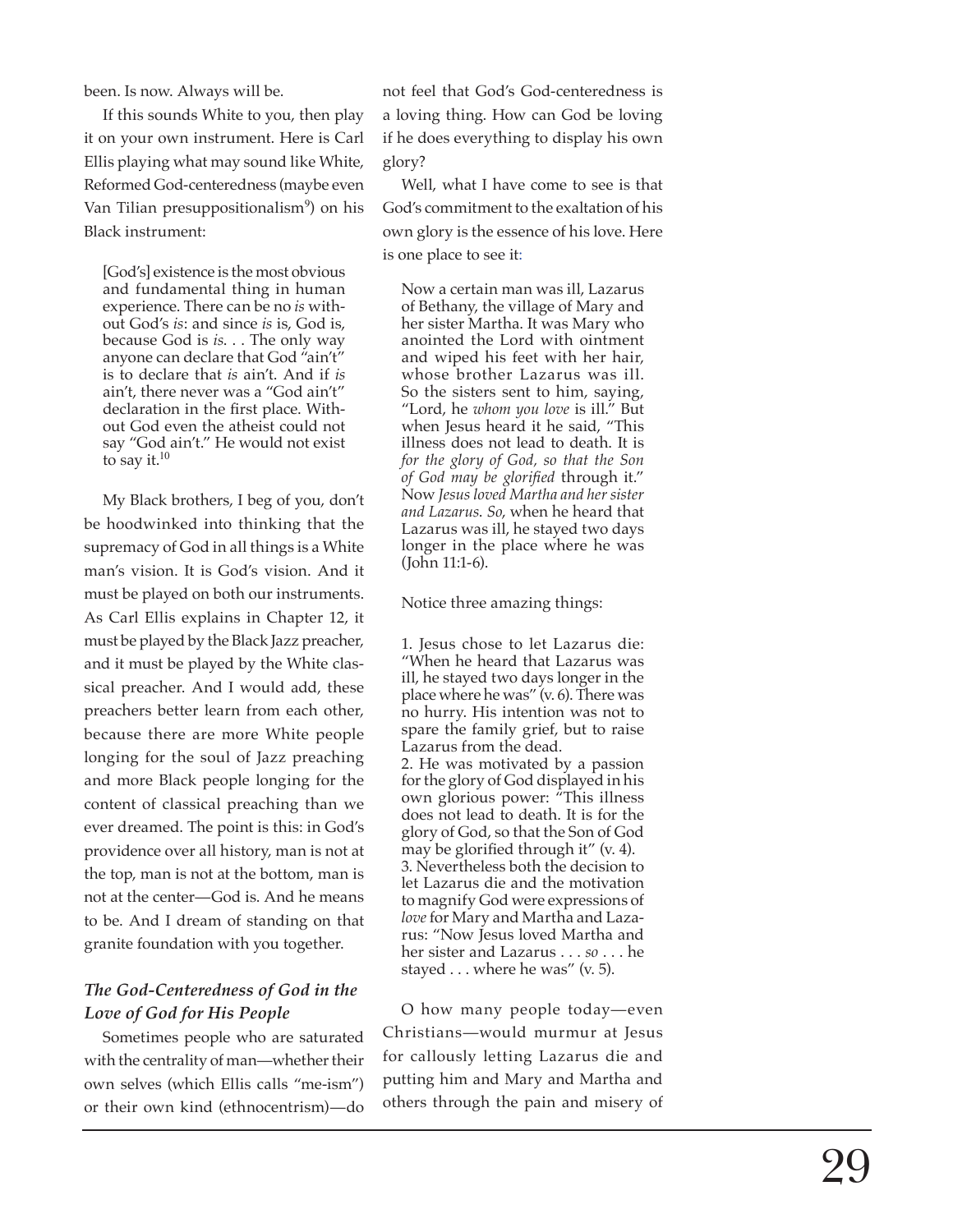those days. And if they saw that this was motivated by Jesus desire to magnify the glory of God, many would call this harsh or unloving. What this shows is how far above the glory of God most people value pain-free lives. For most people love is whatever puts human value and human well-being at the center. So Jesus' behavior is unintelligible to them.

But let us not tell Jesus what love is. Let us not instruct him how he should love us and make us central. Let us learn from Jesus what love is and what our true well-being is. Love is doing whatever you need to do to help people see and savor the glory of God forever and ever. Love keeps God central. Because the soul was made for God. We were not made to make much of blackness. We were not made to make much of whiteness. We were not made to make much of self or humanity in general. We were made to make much of God. And when God pursues this, he pursues what is best for us—what will satisfy us forever. And therefore God's self-exaltation is the essence of his love. He loves us not by making much of us, but by freeing us from the bondage of self to enjoy making much of him forever.

Jesus confirms that we are on the right track here by praying in John 17:24, "Father, I desire that they also, whom You have given Me, be with Me where I am, *so that they may see My glory* which You have given Me, for You loved Me before the foundation of the world." The love of Jesus drives him to pray for us and then die for us, not that *our* value may be central, but that *his glory* may be central, and we may see it and savor it for all eternity. "That they may see My glory!"—for that he let Lazarus die, and for that he went to the cross. And that, brothers, is a massive foundation for a great new vision of our common life—Black and White, under God's loving God-centeredness.

## *The God-Centeredness of God in the Suffering and Death of Jesus Christ on the Cross*

The center of history and the center of salvation is the death of Jesus Christ. Why did he die? The Bible gives more than one answer. One is this "Christ died for our sins" (1 Cor 15:3). In other words, "the LORD has laid on him the iniquity of us all" (Isa 53:6). Or you can say it another way: He died for *us*. Romans 5:8, "God shows his love for us in that while we were still sinners, Christ died for us." He died in our place (2 Cor 5:14; 1 Thess 5:10). "He bore our sins in his body" (1 Pet 2:24).

But there is something deeper that explains the cross. If the only thing at stake were our lives, then he might have just said, "Let's let bygones be bygones." He might have forgiven us without the blood-shedding of his Son. He might have just declared us innocent and righteousness without the climactic act of perfect obedience and sin-bearing pardon. But Paul explains in Romans 3:25-26 why it could not be. The reason it could not happen that way is because God's own glory, his righteous commitment to uphold his name and worth and holiness, were at stake in passing over God-belittling sins.

God put [Christ] forward as a propitiation by his blood, to be received by faith. This was *to show God's righteousness*, because in his divine forbearance he had passed over former sins. It was *to show his righteousness* at the present time, so *that he might be just* and the justifier of the one who has faith in Jesus.

Our forgiveness and acceptance though the blood of Jesus hangs on God's commit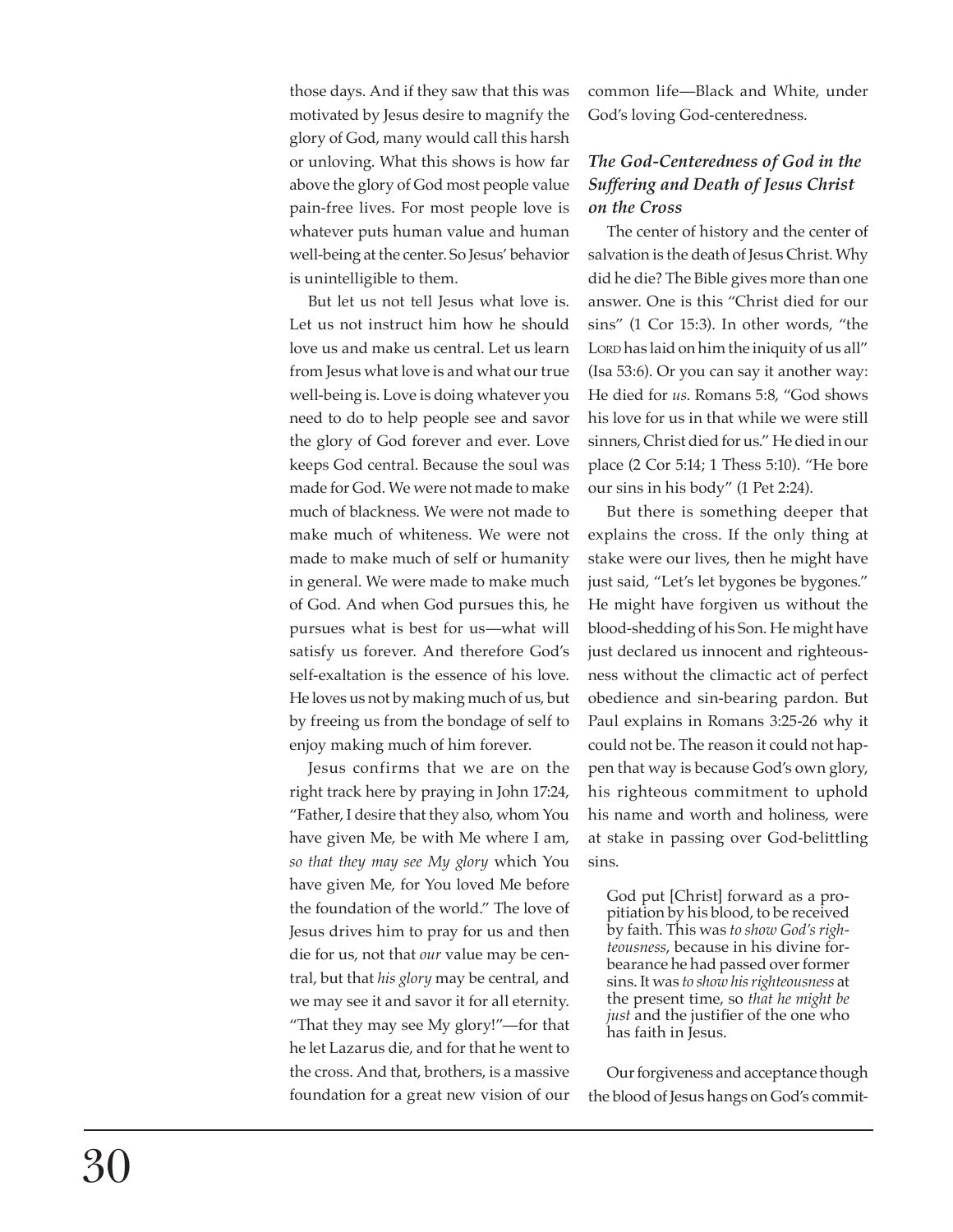ment to be vindicated. God's zeal to be exalted as a righteous God is the foundation of his willingness to put his Son to death (Isa 53:10). So the cross is a cry for us to make God central in our preaching of salvation. Yes, O glorious yes, we are forgiven, and we are justified, and we will be glorified. But how do you speak of this? Do you not speak with the words of Psalm 25:11, "*For thy name's sake*, O Lord, pardon my guilt, for it is great." Are we pardoned to parade our worth and our glory? Or are we pardoned so that we might be freed to join the happiest parade that ever was—to spend eternity celebrating his worth and his glory? I say, let us speak the way God speaks in Isaiah 43:25, "I, I am he who blots out your transgressions *for my own sake*, and I will not remember your sins."

The suffering and death of Jesus are not meant to make much of us. They are meant to free us from the bondage to mirrors, so we might enjoy making much of Christ forever. He died "to bring us to God" (1 Pet 3:18) so that we might see and savor his glory forever (John 17:24).

## **The God-Centeredness of God in our Suffering and Death with Jesus in This World of Sin and Pain**

What does the pain of the Black experience in America mean? What does the pain of White Christian martyrs in the reign of Bloody Mary mean? What does the suffering and death of thousands of Christians in China mean? None of these things has taken the all-seeing, all-knowing, risen, sovereign Christ off-guard. In fact, he told us they would come.

Behold, I am sending you out as sheep in the midst of wolves. . . . they will deliver you over to courts and flog you in their synagogues, and you will be dragged before governors and kings for my sake. . . . Brother will deliver brother over to

death, and the father his child, and children will rise against parents and have them put to death, and you will be hated by all for my name's sake. But the one who endures to the end will be saved. . . . A disciple is not above his teacher, nor a servant above his master. . . . If they have called the master of the house Beelzebul, how much more will they malign those of his household (Matt 10:16-25).

Do you see what this means? It means that when we suffer for righteousness' sake, Jesus is shown to be a truth-teller. Paradoxically, his word is vindicated in the very experience that threatens our trust in him most deeply.

Paul picked up the theme and promised that the pain would come. "Indeed, all who desire to live a godly life in Christ Jesus will be persecuted" (2 Tim 3:12). "Through many tribulations we must enter the kingdom of God" (Acts 14:22). And James: "Count it all joy, my brothers, when you meet trials of various kinds" (James 1:2). And Peter: "Beloved, do not be surprised at the fiery trial when it comes upon you to test you, as though something strange were happening to you" (1 Pet 4:12).

Now what does all this have to do with the supremacy of God and the centrality of God and the sovereignty of God? Let Paul answer from 2 Corinthians 12. After receiving indescribable visions Paul said, "To keep me from exalting myself, there was given me a thorn in the flesh, a messenger of Satan to torment me—to keep me from exalting myself!" (2 Cor 12:7). He pleaded three times that the Lord would take it away. But the answer he received from Christ was this: "My grace is sufficient for you, for my power is made perfect in weakness."

The point of Paul's pain was to magnify the perfection of Christ's power. Here is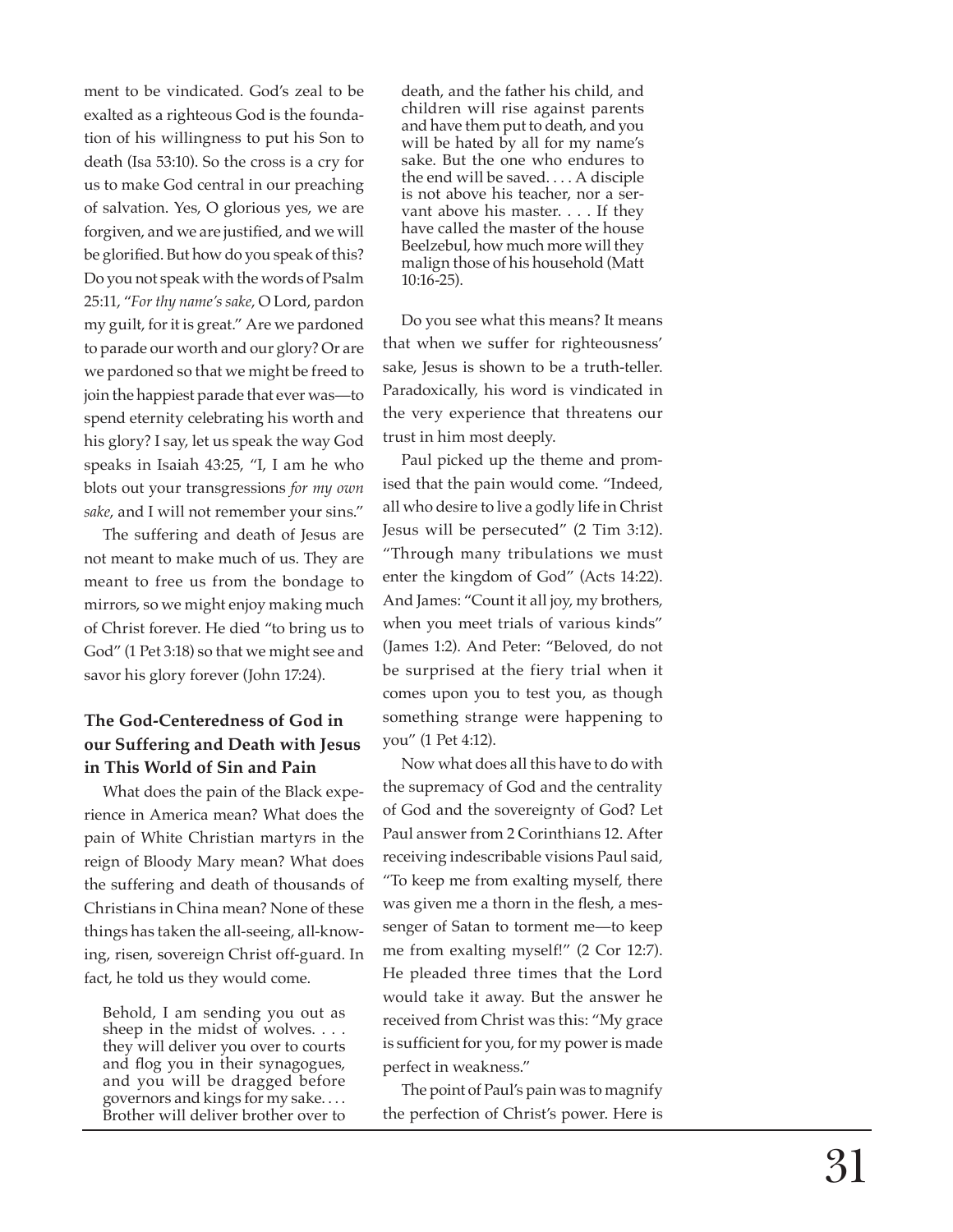a test, brothers, a hard test. How many in our White Christian community or in our Black Christian community would hear this explanation of our pain and say, "I am glad that Christ's power will be magnified in my pain. That is enough for me." Or how many will rather say, "I don't care about this self-exalting, glory-seeking, Christ-centered Christ, I just want to be free from my pain!"?

What did Paul say when Christ said, "No, I will not take away your pain, but I will display the perfection of my power in it"? What did Paul say? He said (in 2 Cor 12:9), "Therefore I will exult (*kauchēsomai*) all the more gladly (*hēdista*) in my weaknesses, so that the power of Christ may rest upon me." How do you explain this man? He did not merely say, "I will endure this because Christ has appointed it for my good." He said, "I will exult with gladness in it because Christ will be made much of through it."

#### **Conclusion**

Is this not our aim brothers? Is this not the passion of our lives? To become so God-centered and so Christ-exalting and so consumed with a passion for the supremacy of God that anything that will show him to be the supreme treasure of our lives—above health, above wealth, above family, above success, above fame—any pain, any trial, any trouble, any loss, any grief, anything that will show him to be infinitely precious, we will embrace with joy. Because the love of God is not, at root, his making much of us, but his freeing us to enjoy making much of him for ever?

"Sorrowful yet always rejoicing—in Him!" Is not this seed at the root of the soul dynamic? Is not this confidence, and this indomitable joy at the root of the Black spiritual experience in America? Is not this the crying need of weightless, White evangelical Christianity with its man-centered God and flight from risk and suffering? And if so, might it be—may it be—that the link between the sovereignty of God and the soul dynamic, and between God-centered thinking and the Black experience, could become the awakening and the empowering not just of a new Black culture, and not just a new White culture, but a new culturallyinterwoven culture, welded most deeply by a common passion for the centrality of God and the supremacy of God and the sovereignty of God and the glory of Christ, that frees us and carries us toward need and not comfort, ready to suffer, not running to safety, until we bring the neighborhoods and the nations into the joy of seeing and savoring the all-satisfying Christ forever.

#### ENDNOTES

<sup>1</sup>The term "Soul Dynamic" is taken from Carl Ellis's book *Free at Last: The Gospel in the African-American Experience* (Downers Grove, IL: InterVarsity Press, 1996). He defines it like this: "The core of the African-American culture that developed in the context of White oppression and Black resistance to oppression. This dynamic is a combination of two main components: A theological dynamic—an oral tradition that emerged from historic African-American church experience. It captures nuggets of biblical truth in forceful, effective phrases and mental images out of life experience. A cultural dynamic—deeply moving expressions of African-American consciousness that emerged from the very roots of their humanity and experience, from levels where the image of God cannot be